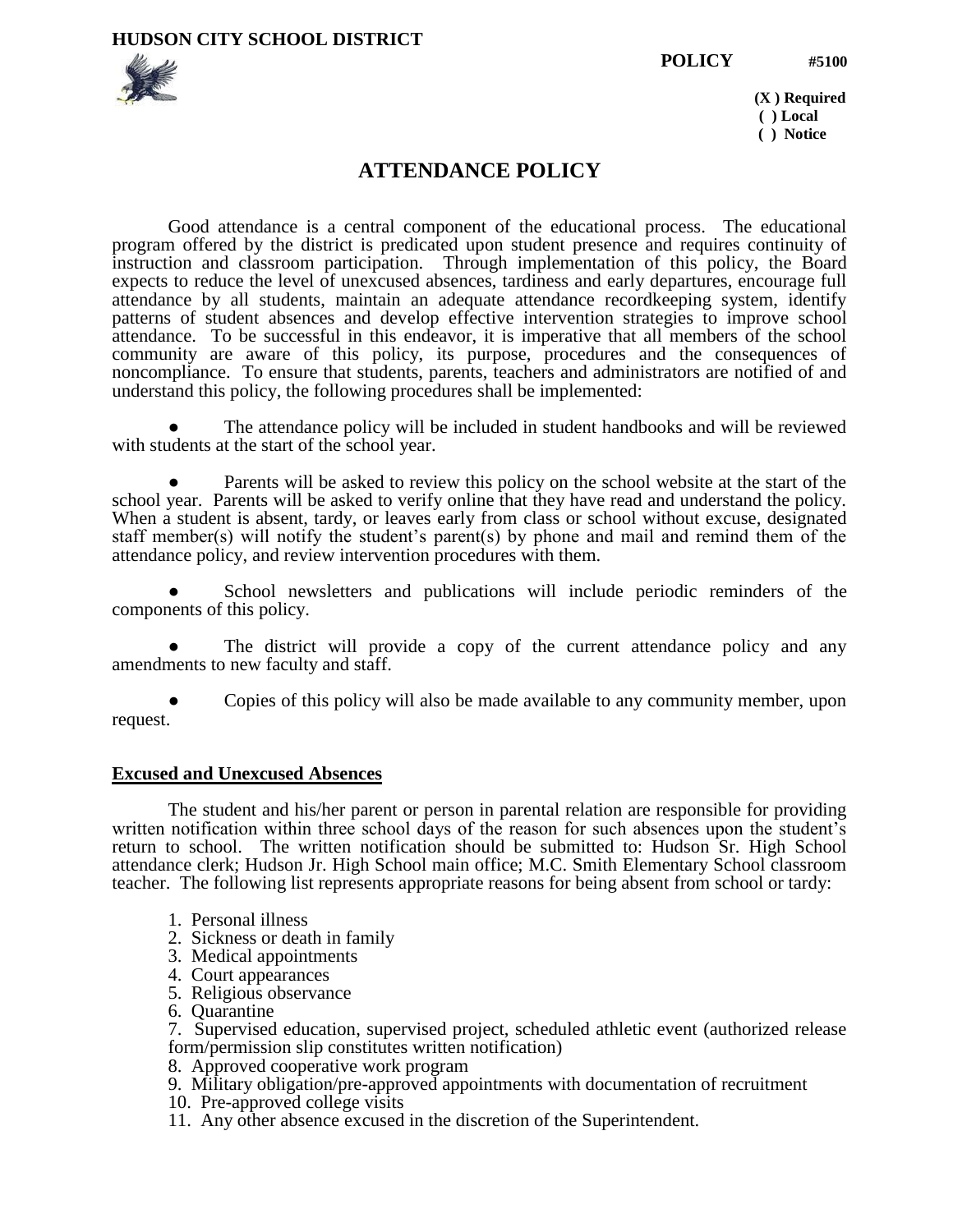### **Unexcused Absences or Tardiness**

Absence for any reason not included in the list set forth above is an unexcused absence. Absences for reasons set forth above, but which a student does not have pre-approval from the district or for which the student does not provide an appropriate note or documentation within three (3) school days of his/her return to school will also be recorded as an unexcused absence. The principal may require a doctor's note for extended absences. Parental requests to excuse their child from school for reasons not included in the above list are unexcused absences under state law. Excuses that a student overslept or had car trouble are also unacceptable and will constitute an unexcused absence or tardy.

Elementary building (non-departmentalized) – Attendance shall be taken each morning at the beginning of the school day. Each classroom teacher shall record the student's presence or absence in a classroom, and send the record of absent students to the attendance office.

Junior High School/High School buildings (departmentalized) – Attendance shall be taken at the beginning of each period of scheduled instruction. Each classroom teacher shall record the student's presence or absence in a classroom, and shall report the absences to the attendance office.

### **Content/Form of District Attendance Records**

The district maintains a permanent record of attendance for all students enrolled in instruction. The attendance record will be prepared by the attendance recorder and maintained electronically or in paper form at the building-level. A district-wide record shall also be compiled by the Superintendent based on the building-level data. The record shall include the following information for each student: name, date of birth, names of parents or person in parental relation, address where student resides, phone numbers where parents or persons in parental relation can be reached, date of enrollment, a record of the student's attendance on each day of scheduled instruction, a record of each scheduled day of instruction during which the school is closed for all or part of the day due to extraordinary circumstances. Entries on the attendance record shall be made only by the attendance recorder designated by the building principal and shall be verified under oath or affirmation. Contacting parents in the event that a student is absent from school without previous notification to the teacher or building principal, the school will call the student's home to confirm the absence. If contact is not made with a parent or person in parental relation, a message will be left for the parent or person in parental relation to call the school, and remind them to send a written excuse within three days of the absence.

# **Attendance Requirements for Rewards**

In addition to the likelihood of enhanced educational progress, good attendance will be the basis for student recognition awards. Any student who attends 95% or more of his or her scheduled instructional periods will be eligible for good attendance recognition. Any student who has perfect attendance shall be eligible for perfect attendance recognition. In addition, good attendance will be a positive endorsement factor in any letter of recommendation written by a school employee on behalf of a student.

# **Consequences for Unexcused Absences**

Chronic absences and tardiness, whether excused or unexcused, are disruptive to the educational process and will not be tolerated. Each building within the district will have procedures for the consequences for unexcused absences.